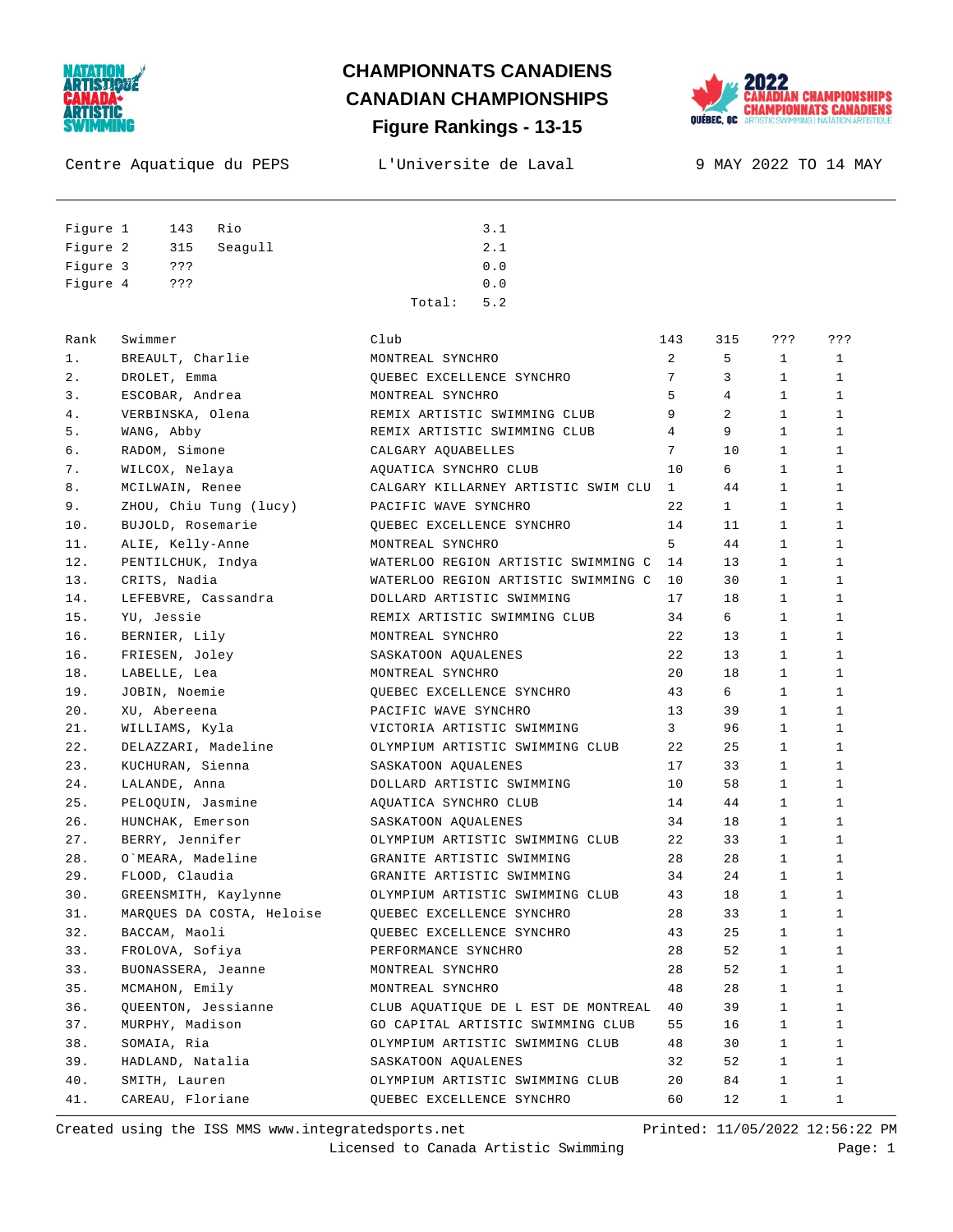

#### Centre Aquatique du PEPS L'Universite de Laval 9 MAY 2022 TO 14 MAY

# **Figure Rankings - 13-15 CHAMPIONNATS CANADIENS CANADIAN CHAMPIONSHIPS**



| 42. | KAUT, Ella                        | WATERLOO REGION ARTISTIC SWIMMING C    | 34  | 52  | $\mathbf{1}$ | $\mathbf{1}$ |
|-----|-----------------------------------|----------------------------------------|-----|-----|--------------|--------------|
| 43. | KOLDACHENKO, Katerina             | GO CAPITAL ARTISTIC SWIMMING CLUB      | 55  | 22  | $\mathbf{1}$ | $\mathbf{1}$ |
| 44. | O`CONNOR, Davis                   | GRANITE ARTISTIC SWIMMING              | 17  | 104 | $\mathbf{1}$ | $\mathbf{1}$ |
| 45. | SHEU, Kate                        | REMIX ARTISTIC SWIMMING CLUB           | 48  | 44  | $\mathbf{1}$ | $\mathbf{1}$ |
| 46. | LU, Sophie                        | REMIX ARTISTIC SWIMMING CLUB           | 34  | 60  | $\mathbf{1}$ | $\mathbf{1}$ |
| 47. | LABELLE, Lori                     | MONTREAL SYNCHRO                       | 64  | 16  | $\mathbf{1}$ | $\mathbf{1}$ |
| 48. | BROUSSEAU, Clara                  | QUEBEC EXCELLENCE SYNCHRO              | 32  | 78  | $\mathbf{1}$ | $\mathbf{1}$ |
| 49. | CREVIER, Clara                    | NEPTUNE NATATION ARTISTIQUE            | 34  | 71  | $\mathbf{1}$ | $\mathbf{1}$ |
| 50. | BERRETTA, Chloe                   | PACIFIC WAVE SYNCHRO                   | 55  | 30  | $\mathbf{1}$ | $\mathbf{1}$ |
| 51. | PERKIN, Olivia                    | CALGARY KILLARNEY ARTISTIC SWIM CLU 40 |     | 65  | $\mathbf{1}$ | $\mathbf{1}$ |
| 51. | HONEY, Kamryn                     | AQUATICA SYNCHRO CLUB                  | 40  | 65  | $\mathbf{1}$ | $\mathbf{1}$ |
| 53. | LECOQ, Emilie                     | CALGARY AOUABELLES                     | 64  | 25  | $\mathbf{1}$ | $\mathbf{1}$ |
| 54. | BOWLING, Alexa                    | CALGARY KILLARNEY ARTISTIC SWIM CLU    | 43  | 71  | $\mathbf{1}$ | $\mathbf{1}$ |
| 54. | GOSSLING, Talbot                  | GRANITE ARTISTIC SWIMMING              | 43  | 71  | $\mathbf{1}$ | $\mathbf{1}$ |
| 56. | SIMPSON, Reagan                   | OLYMPIUM ARTISTIC SWIMMING CLUB        | 59  | 39  | $\mathbf{1}$ | $\mathbf{1}$ |
| 57. | NIEHAUS, Christopher              | OLYMPIUM ARTISTIC SWIMMING CLUB        | 27  | 117 | $\mathbf{1}$ | $\mathbf{1}$ |
| 58. | D'AMOURS, Syrena                  | PERFORMANCE SYNCHRO                    | 64  | 33  | $\mathbf{1}$ | $\mathbf{1}$ |
| 59. | LACROIX, Ariane                   | PERFORMANCE SYNCHRO                    | 48  | 88  | $\mathbf{1}$ | $\mathbf{1}$ |
| 60. | SAPPIER, Odessa                   | DOLLARD ARTISTIC SWIMMING              | 72  | 39  | $\mathbf{1}$ | $\mathbf{1}$ |
| 61. |                                   | GO CAPITAL ARTISTIC SWIMMING CLUB      | 55  | 60  | $\mathbf{1}$ | $\mathbf{1}$ |
| 62. | TOFINETTI, Alyssa<br>ROY, Coralie | NEPTUNE NATATION ARTISTIQUE            | 52  | 88  | $\mathbf{1}$ | 1            |
| 63. | BHADRA, Sofia                     | OLYMPIUM ARTISTIC SWIMMING CLUB        | 60  | 52  | $\mathbf{1}$ | $\mathbf{1}$ |
| 64. | WINN, Chloe                       | THUNDERBAY SYNCHRO                     | 54  | 78  | $\mathbf{1}$ | $\mathbf{1}$ |
| 65. | LIU, Eliana                       | GO CAPITAL ARTISTIC SWIMMING CLUB      | 83  | 33  | $\mathbf{1}$ | $\mathbf{1}$ |
| 66. | BARBERIE, Danielle                | NANAIMO DIAMONDS                       | 60  | 65  | $\mathbf{1}$ | $\mathbf{1}$ |
| 67. | GOULET, Anya                      | CALGARY AQUABELLES                     | 72  | 58  | $\mathbf{1}$ | $\mathbf{1}$ |
| 68. | PADGETT, Isobel                   | REMIX ARTISTIC SWIMMING CLUB           | 64  | 65  | $\mathbf{1}$ | 1            |
| 69. | ARDIES, Lauren                    | CALGARY KILLARNEY ARTISTIC SWIM CLU 52 |     | 117 | $\mathbf{1}$ | 1            |
| 70. | MALCOLM, Audrey                   | GRANITE ARTISTIC SWIMMING              | 72  | 71  | $\mathbf{1}$ | $\mathbf{1}$ |
| 71. | HE, Sierra                        | GO CAPITAL ARTISTIC SWIMMING CLUB      | 64  | 84  | $\mathbf{1}$ | $\mathbf{1}$ |
| 72. | GOSSELIN, Calla                   | AQUATICA SYNCHRO CLUB                  | 77  | 60  | $\mathbf{1}$ | $\mathbf{1}$ |
| 73. | MCDONALD-DOIRON, Madison          | AQUASOULS ARTISTIC SWIMMING            | 88  | 49  | $\mathbf{1}$ | $\mathbf{1}$ |
| 74. | JOYCE, Mia                        | CALGARY KILLARNEY ARTISTIC SWIM CLU    | 77  | 65  | $\mathbf{1}$ | $\mathbf{1}$ |
| 75. | MEUNIER FORGET, Anais             | PERFORMANCE SYNCHRO                    | 60  | 96  | $\mathbf{1}$ | $\mathbf{1}$ |
| 76. | ELLIOTT, Hazel                    | NANAIMO DIAMONDS                       | 96  | 39  | $\mathbf{1}$ | $\mathbf{1}$ |
| 77. | VIRTANEN, Ella                    | GO CAPITAL ARTISTIC SWIMMING CLUB      | 86  | 60  | $\mathbf{1}$ | $\mathbf{1}$ |
| 78. | SHAW, Avery                       | VICTORIA ARTISTIC SWIMMING             | 72  | 95  | $\mathbf{1}$ | $\mathbf{1}$ |
| 79. | PAPADOPOULOU, Electra             | CALGARY AQUABELLES                     | 96  | 49  | $\mathbf{1}$ | $\mathbf{1}$ |
| 80. | SAARENOJA, Kiira                  | CALGARY AQUABELLES                     | 64  | 104 | 1            | 1            |
| 81. | CHEW, Fung-Ei                     | VICTORIA ARTISTIC SWIMMING             | 72  | 96  | $\mathbf{1}$ | $\mathbf{1}$ |
| 82. | BOND, Natalie                     | EXCEL ARTISTIC SWIMMING                | 83  | 78  | $\mathbf{1}$ | 1            |
| 83. | PONCE DE LEON, Sara               | VICTORIA ARTISTIC SWIMMING             | 64  | 113 | $\mathbf{1}$ | $\mathbf{1}$ |
| 84. | KOPTIE, Isabelle                  | REMIX ARTISTIC SWIMMING CLUB           | 93  | 65  | $\mathbf{1}$ | $\mathbf{1}$ |
| 85. | MORROW, Rory                      | YORK ARTISTIC SWIMMING CLUB            | 64  | 117 | $\mathbf{1}$ | $\mathbf{1}$ |
| 86. | SHNAYDER, Adi                     | WATERLOO REGION ARTISTIC SWIMMING C 83 |     | 96  | $\mathbf{1}$ | 1            |
| 87. | GASSER, Laure                     | QUEBEC EXCELLENCE SYNCHRO              | 88  | 104 | 1            | 1            |
| 88. | SAVAGE, Sophie                    | REMIX ARTISTIC SWIMMING CLUB           | 77  | 129 | 1            | 1            |
| 88. | VERBRUGGE, Chloe                  | GRANITE ARTISTIC SWIMMING              | 77  | 129 | 1            | 1            |
| 90. | MCCREA, Bridget                   | REMIX ARTISTIC SWIMMING CLUB           | 103 | 88  | $\mathbf{1}$ | $\mathbf{1}$ |
|     |                                   |                                        |     |     |              |              |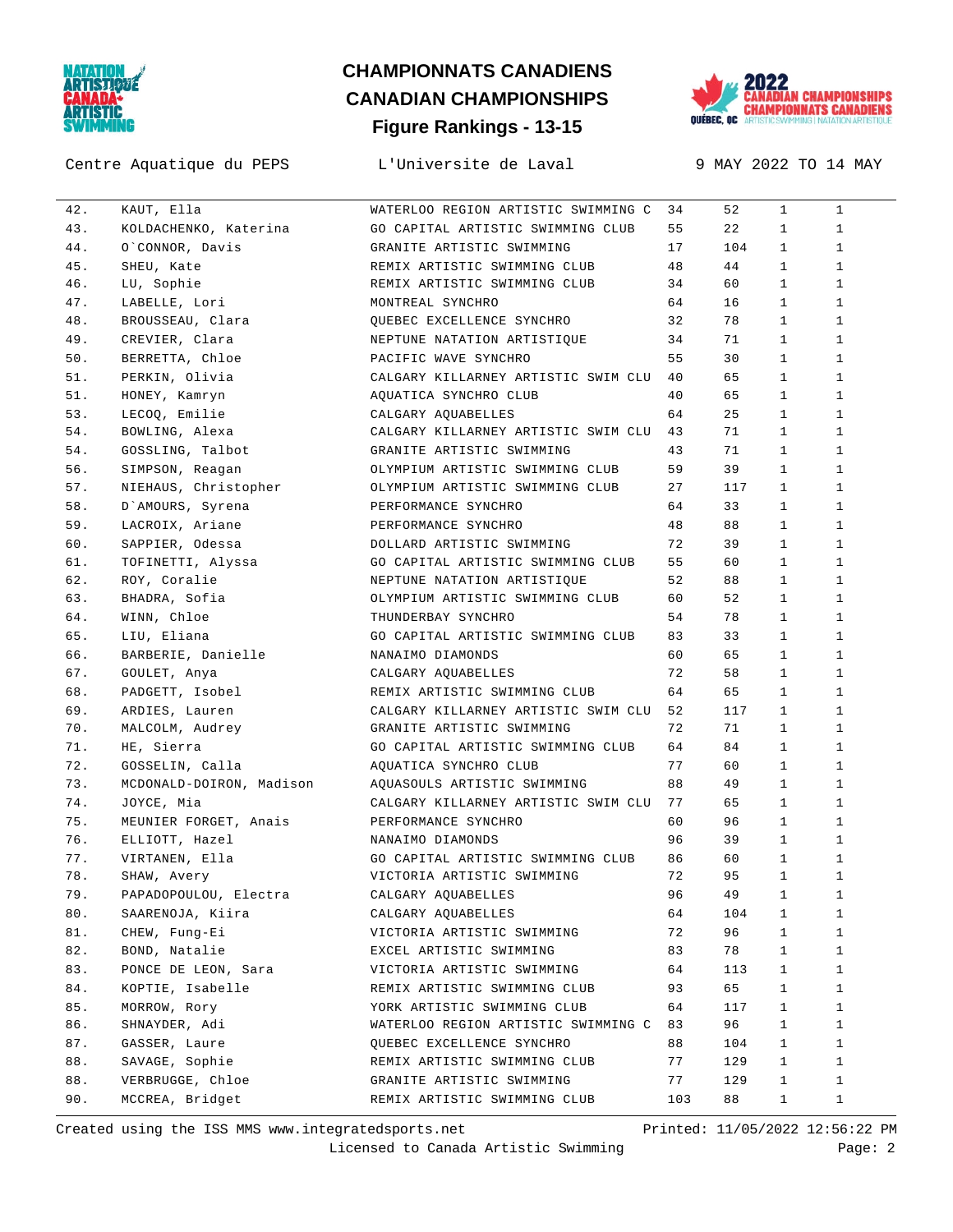

# **Figure Rankings - 13-15 CHAMPIONNATS CANADIENS CANADIAN CHAMPIONSHIPS**



Centre Aquatique du PEPS L'Universite de Laval 9 MAY 2022 TO 14 MAY

| 91.  | GODSELL, Katelyn             | GO CAPITAL ARTISTIC SWIMMING CLUB                                      | 96  | 104 | $\mathbf{1}$ | $\mathbf{1}$ |
|------|------------------------------|------------------------------------------------------------------------|-----|-----|--------------|--------------|
| 92.  | PETERS, Claire               | CALGARY AQUABELLES                                                     | 88  | 122 | $\mathbf{1}$ | $\mathbf{1}$ |
| 93.  | TEOFILOV, Mariana            | SASKATOON AQUALENES                                                    | 112 | 88  | $\mathbf{1}$ | $\mathbf{1}$ |
| 94.  | BADKE, Penelope              | CALGARY AQUABELLES                                                     | 77  | 147 | $\mathbf{1}$ | $\mathbf{1}$ |
| 95.  | CAHILL, Lila                 | EDMONTON AURORA SYNCHRONIZED SWIMMI 121                                |     | 71  | $\mathbf{1}$ | $\mathbf{1}$ |
| 96.  | MANUEL-HEARN, Nevaeh         | KAMLOOPS SUNRAYS                                                       | 88  | 135 | $\mathbf{1}$ | $\mathbf{1}$ |
| 97.  | POLIQUIN, Audrey             | QUEBEC EXCELLENCE SYNCHRO                                              | 143 | 33  | $\mathbf{1}$ | $\mathbf{1}$ |
| 98.  | DEWONCK, Makenna             | CALGARY AQUABELLES                                                     | 117 | 88  | $\mathbf{1}$ | $\mathbf{1}$ |
| 99.  | BURNS, Abigail               | CALGARY AQUABELLES                                                     | 121 | 84  | $\mathbf{1}$ | $\mathbf{1}$ |
| 100. | BANERJEE, Neha               | WATERLOO REGION ARTISTIC SWIMMING C 124                                |     | 78  | $\mathbf{1}$ | $\mathbf{1}$ |
| 101. | WANG, Annie                  | PACIFIC WAVE SYNCHRO                                                   | 103 | 117 | $\mathbf{1}$ | $\mathbf{1}$ |
| 101. | GILBORN, Sydney              | CALGARY KILLARNEY ARTISTIC SWIM CLU 103                                |     | 117 | $\mathbf{1}$ | $\mathbf{1}$ |
| 103. | WASSERMANN, Avery            | SASKATOON AQUALENES                                                    | 77  | 166 | $\mathbf{1}$ | $\mathbf{1}$ |
| 104. | BOWMAN, Naomi                | WATERLOO REGION ARTISTIC SWIMMING C 112                                |     | 113 | $\mathbf{1}$ | $\mathbf{1}$ |
| 105. | KADAMUS, Nicole              | WATERLOO REGION ARTISTIC SWIMMING C                                    | 103 | 122 | $\mathbf{1}$ | $\mathbf{1}$ |
| 106. | DESCHAMBAULT, Reese          | NANAIMO DIAMONDS                                                       | 129 | 60  | $\mathbf{1}$ | $\mathbf{1}$ |
| 107. | DUC, Kaylie                  | GO CAPITAL ARTISTIC SWIMMING CLUB                                      | 86  | 158 | $\mathbf{1}$ | $\mathbf{1}$ |
| 108. | LI, Wenqi                    | SYNCHRO PEI CLUB                                                       | 127 | 71  | $\mathbf{1}$ | $\mathbf{1}$ |
| 109. | ALTMEYER, Rhiannon           | CALGARY AQUABELLES                                                     | 147 | 44  | $\mathbf{1}$ | $\mathbf{1}$ |
| 110. | PERREAULT, Esther            | PERFORMANCE SYNCHRO                                                    | 93  | 147 | $\mathbf{1}$ | $\mathbf{1}$ |
| 111. | NEUFELD, Cadence             | REGINA SYNCHRO                                                         | 108 | 127 | $\mathbf{1}$ | $\mathbf{1}$ |
| 112. | MCDONALD, Rio-Belle          | CALGARY KILLARNEY ARTISTIC SWIM CLU 100                                |     | 137 | $\mathbf{1}$ | $\mathbf{1}$ |
| 112. | WILLIS, Charlotte            | EDMONTON AURORA SYNCHRONIZED SWIMMI                                    | 100 | 137 | $\mathbf{1}$ | $\mathbf{1}$ |
| 114. | MACLELLAN, Anna              | ATLANTIS SYNCHRO                                                       | 117 | 113 | $\mathbf{1}$ | $\mathbf{1}$ |
| 115. | YU, Kaylee                   | REMIX ARTISTIC SWIMMING CLUB                                           | 108 | 129 | $\mathbf{1}$ | $\mathbf{1}$ |
| 116. | BOLDT STEEN, Mika            | EDMONTON AURORA SYNCHRONIZED SWIMMI 152                                |     | 49  | $\mathbf{1}$ | $\mathbf{1}$ |
| 117. | MANNING, Sophie              | GRANITE ARTISTIC SWIMMING                                              | 96  | 158 | $\mathbf{1}$ | $\mathbf{1}$ |
| 118. | QIN, Carol                   | PACIFIC WAVE SYNCHRO                                                   | 140 | 78  | $\mathbf{1}$ | $\mathbf{1}$ |
| 119. | MIOTTO, Carly                | OLYMPIUM ARTISTIC SWIMMING CLUB                                        | 108 | 143 | $\mathbf{1}$ | $\mathbf{1}$ |
| 120. | MIX, Charlotte               | CALGARY AQUABELLES                                                     | 143 | 71  | $\mathbf{1}$ | $\mathbf{1}$ |
| 121. | PARADIS-TREMBLAY, Emmanuelle | PERFORMANCE SYNCHRO                                                    | 135 | 88  | $\mathbf{1}$ | $\mathbf{1}$ |
| 122. | MACPHEE, Hailey              | KAMLOOPS SUNRAYS                                                       | 103 | 153 | $\mathbf{1}$ | $\mathbf{1}$ |
| 123. | FUDGE, Ryland                | AQUATICA SYNCHRO CLUB                                                  | 129 | 96  | $\mathbf{1}$ | 1            |
| 124. | KOSZEGI, Ella                | DOLLARD ARTISTIC SWIMMING                                              | 108 | 147 | $\mathbf{1}$ | $\mathbf{1}$ |
| 125. | HUNT, Avy                    | VICTORIA ARTISTIC SWIMMING                                             | 121 | 127 | $\mathbf{1}$ | $\mathbf{1}$ |
| 126. | RIOUX, Elena                 | NEPTUNE NATATION ARTISTIQUE                                            | 129 | 109 | $\mathbf{1}$ | $\mathbf{1}$ |
| 127. | SZATMARY-BAN, Ginevra        | WATERLOO REGION ARTISTIC SWIMMING C 135                                |     | 104 | $\mathbf{1}$ | $\mathbf{1}$ |
|      | 128. LEAVITT, Kayla          | SURF CITY ARTISTIC SWIMMING 117 137 1                                  |     |     |              | $\mathbf{1}$ |
| 129. | GRENIER, Marie-Maxim         | PERFORMANCE SYNCHRO                                                    | 112 | 153 | $\mathbf{1}$ | 1            |
| 129. | BROWN, Madelyn               | CALGARY AQUABELLES                                                     | 112 | 153 | 1            | 1            |
| 131. | SUMMERS, Madeline            | AQUATICA SYNCHRO CLUB                                                  | 88  | 182 | 1            | 1            |
| 132. | LOWDON, Makayla              | AQUATICA SYNCHRO CLUB                                                  | 152 | 78  | 1            | 1            |
| 133. | KELLY, Victoria              | YORK ARTISTIC SWIMMING CLUB                                            | 100 | 177 | 1            | 1            |
| 134. | LITOSKI, Aydee               | EDMONTON AURORA SYNCHRONIZED SWIMMI 125                                |     | 137 | 1            | 1            |
| 135. | SALAZAR, Fabiola             | SASKATOON AQUALENES                                                    | 160 | 84  | $\mathbf{1}$ | 1            |
| 136. | DE KLEINE, Olivia            | VICTORIA ARTISTIC SWIMMING                                             | 129 | 129 | 1            | 1            |
| 137. |                              | HOLLINGSWORTH-PRATASOUSKAYA, M WATERLOO REGION ARTISTIC SWIMMING C 116 |     | 172 | 1            | 1            |
| 138. | LEWINGTON, Olivia            | EDMONTON AURORA SYNCHRONIZED SWIMMI                                    | 93  | 194 | $\mathbf{1}$ | 1            |
| 139. | GORTER, Teagan               | PACIFIC WAVE SYNCHRO                                                   | 160 | 96  | $\mathbf{1}$ | 1            |
|      |                              |                                                                        |     |     |              |              |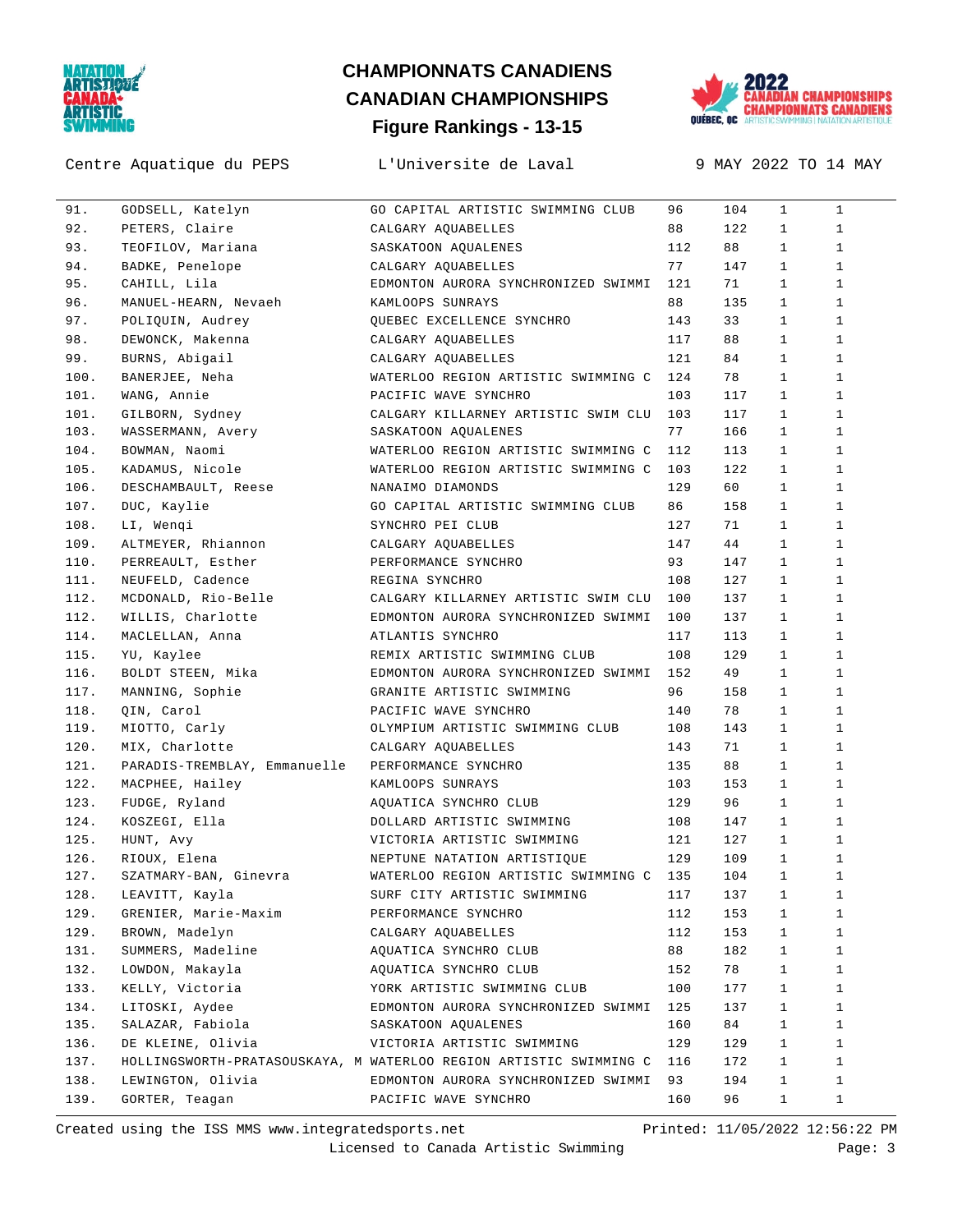

#### Centre Aquatique du PEPS L'Universite de Laval 9 MAY 2022 TO 14 MAY

# **Figure Rankings - 13-15 CHAMPIONNATS CANADIENS CANADIAN CHAMPIONSHIPS**



| 140. | XU, Camellia                               | GRANITE ARTISTIC SWIMMING                | 143 | 122     | $\mathbf{1}$ | $\mathbf{1}$ |
|------|--------------------------------------------|------------------------------------------|-----|---------|--------------|--------------|
| 141. | GOSSELIN, Chloe                            | AQUATICA SYNCHRO CLUB                    | 168 | 88      | $\mathbf{1}$ | $\mathbf{1}$ |
| 142. | NG, Cho Yee (shirina) PACIFIC WAVE SYNCHRO |                                          | 135 | 137     | $\mathbf{1}$ | $\mathbf{1}$ |
| 143. | FREDERICKSON, Isabel                       | OLYMPIUM ARTISTIC SWIMMING CLUB          | 117 | 174     | $\mathbf{1}$ | $\mathbf{1}$ |
| 144. | HE-SUN, Sophia                             | REMIX ARTISTIC SWIMMING CLUB             | 174 | 22      | $\mathbf{1}$ | $\mathbf{1}$ |
| 145. | LANGE, Vienna                              | EDMONTON AURORA SYNCHRONIZED SWIMMI 160  |     | 109     | $\mathbf{1}$ | $\mathbf{1}$ |
| 145. | CASHMORE, Sophiya                          | OLYMPIUM ARTISTIC SWIMMING CLUB          | 160 | 109     | $\mathbf{1}$ | $\mathbf{1}$ |
| 147. | LAVIGNE-BUSHKO, Sydney                     | WATERLOO REGION ARTISTIC SWIMMING C      | 125 | 166     | $\mathbf{1}$ | $\mathbf{1}$ |
| 148. | NEVRTALOVA, Klara                          | CAPRICE ARTISTIC SWIMMING                | 147 | 129     | $\mathbf{1}$ | $\mathbf{1}$ |
| 149. | WILLIS, Cadence                            | EDMONTON AURORA SYNCHRONIZED SWIMMI 140  |     | 143     | $\mathbf{1}$ | $\mathbf{1}$ |
| 150. | WILSON, Taylor                             | CALGARY AQUABELLES                       | 129 | 172     | $\mathbf{1}$ | $\mathbf{1}$ |
| 151. | CHEN, Sophie                               | YORK ARTISTIC SWIMMING CLUB              | 147 | 153     | $\mathbf{1}$ | $\mathbf{1}$ |
| 152. | PARK, Sol                                  | CAPRICE ARTISTIC SWIMMING                | 168 | 122     | $\mathbf{1}$ | $\mathbf{1}$ |
| 153. | DAVIES, Emma                               | DOLLARD ARTISTIC SWIMMING                | 177 | 109     | $\mathbf{1}$ | $\mathbf{1}$ |
| 154. | BABINEAU WONG, Sasha                       | DOLLARD ARTISTIC SWIMMING                | 157 | 143     | $\mathbf{1}$ | $\mathbf{1}$ |
| 155. | GUBERT-PAGE, Lara                          | DOLLARD ARTISTIC SWIMMING                | 147 | 158     | $\mathbf{1}$ | $\mathbf{1}$ |
| 156. | JEON, Joy                                  | YORK ARTISTIC SWIMMING CLUB              | 143 | 166     | $\mathbf{1}$ | $\mathbf{1}$ |
| 157. | GUBACSI, Lina                              | WATERLOO REGION ARTISTIC SWIMMING C 177  |     | 113     | $\mathbf{1}$ | $\mathbf{1}$ |
| 158. | WU, Kathryn                                | GRANITE ARTISTIC SWIMMING                | 147 | 163     | $\mathbf{1}$ | $\mathbf{1}$ |
| 159. | LEUNG, Alayna                              | CAPRICE ARTISTIC SWIMMING                | 129 | 179     | $\mathbf{1}$ | $\mathbf{1}$ |
| 160. | BUCHANAN, Taylor                           | SURF CITY ARTISTIC SWIMMING              | 152 | 158     | $\mathbf{1}$ | $\mathbf{1}$ |
| 161. | BORGES, Hailey                             | AQUATICA SYNCHRO CLUB                    | 135 | 177     | $\mathbf{1}$ | $\mathbf{1}$ |
| 162. | VAUGHAN, Morgan                            | SASKATOON AQUALENES                      | 197 | 52      | $\mathbf{1}$ | $\mathbf{1}$ |
| 163. | NEUFELD, Adria                             | REGINA SYNCHRO                           | 191 | 96      | $\mathbf{1}$ | $\mathbf{1}$ |
| 164. | VANDER ZIEL, Ilianna                       | CALGARY KILLARNEY ARTISTIC SWIM CLU 167  |     | 147     | $\mathbf{1}$ | $\mathbf{1}$ |
| 165. | WALSH, Katelyn                             | REGINA SYNCHRO                           | 172 | 137     | $\mathbf{1}$ | $\mathbf{1}$ |
| 166. | D`ARCY, Cameron                            | SURF CITY ARTISTIC SWIMMING              | 181 | 122     | $\mathbf{1}$ | $\mathbf{1}$ |
| 167. | CASWELL, Sophie                            | REGINA SYNCHRO                           | 135 | 185     | $\mathbf{1}$ | $\mathbf{1}$ |
| 168. | HATHERELL, Audrey                          | GRANITE ARTISTIC SWIMMING                | 160 | 166     | $\mathbf{1}$ | $\mathbf{1}$ |
| 168. | SOBIECH, Eva                               | AQUATICA SYNCHRO CLUB                    | 160 | 166     | $\mathbf{1}$ | $\mathbf{1}$ |
| 170. | HERRICK, Ceilidh                           | PACIFIC WAVE SYNCHRO                     | 152 | 174     | $\mathbf{1}$ | $\mathbf{1}$ |
| 171. | IWANIUK, Peyton                            | CALGARY KILLARNEY ARTISTIC SWIM CLU 127  |     | 197     | $\mathbf{1}$ | $\mathbf{1}$ |
| 172. | HAWRYLAK, Olivia                           | ATLANTIS SYNCHRO                         | 186 | 135     | $\mathbf{1}$ | $\mathbf{1}$ |
| 173. | LAVOIE, Eliane                             | QUEBEC EXCELLENCE SYNCHRO                | 177 | 147     | $\mathbf{1}$ | $\mathbf{1}$ |
| 174. | CHAWLA, Aanya                              | GRANITE ARTISTIC SWIMMING                | 186 | 143     | $\mathbf{1}$ | $\mathbf{1}$ |
| 175. | KOLMAN, Makena                             | CALGARY AQUABELLES                       | 157 | 184     | $\mathbf{1}$ | $\mathbf{1}$ |
| 176. | VAN LOOY, Sasha                            | CAPRICE ARTISTIC SWIMMING                | 157 | 185     | $\mathbf{1}$ | $\mathbf{1}$ |
| 177. |                                            | IWANKOW, Elsie CAPRICE ARTISTIC SWIMMING | 140 | $200$ 1 |              | $\mathbf{1}$ |
| 178. | GOBEIL, Emma                               | WINNIPEG SYNCHRO                         | 181 | 158     | $\mathbf{1}$ | 1            |
| 179. | WEN, Abigail                               | REMIX ARTISTIC SWIMMING CLUB             | 199 | 96      | $\mathbf{1}$ | 1            |
| 180. | HOCHMAN, Naomi                             | WINNIPEG SYNCHRO                         | 160 | 185     | $\mathbf{1}$ | 1            |
| 181. | KHALIL, Molly                              | WINNIPEG SYNCHRO                         | 192 | 129     | $\mathbf{1}$ | 1            |
| 182. | BAHL, Zoey                                 | WINNIPEG SYNCHRO                         | 174 | 179     | $\mathbf{1}$ | 1            |
| 183. | TU, Shiyue (sherry)                        | ATLANTIS SYNCHRO                         | 168 | 185     | $\mathbf{1}$ | 1            |
| 183. | ZAITSEVA, Alessa                           | IGNITE ARTISTIC SWIMMING CLUB            | 168 | 185     | $\mathbf{1}$ | 1            |
| 185. | BUCHAN, Addey                              |                                          | 172 | 185     | $\mathbf{1}$ | 1            |
| 186. | COHEN, Isla                                | REGINA SYNCHRO<br>ATLANTIS SYNCHRO       | 194 | 147     | $\mathbf{1}$ | 1            |
| 187. | JONKER, Addison                            | WINNIPEG SYNCHRO                         | 174 | 185     |              | 1            |
|      |                                            |                                          |     |         | $\mathbf{1}$ |              |
| 188. | LEITAO, Gabrielle                          | ATLANTIS SYNCHRO                         | 152 | 205     | $\mathbf{1}$ | 1            |